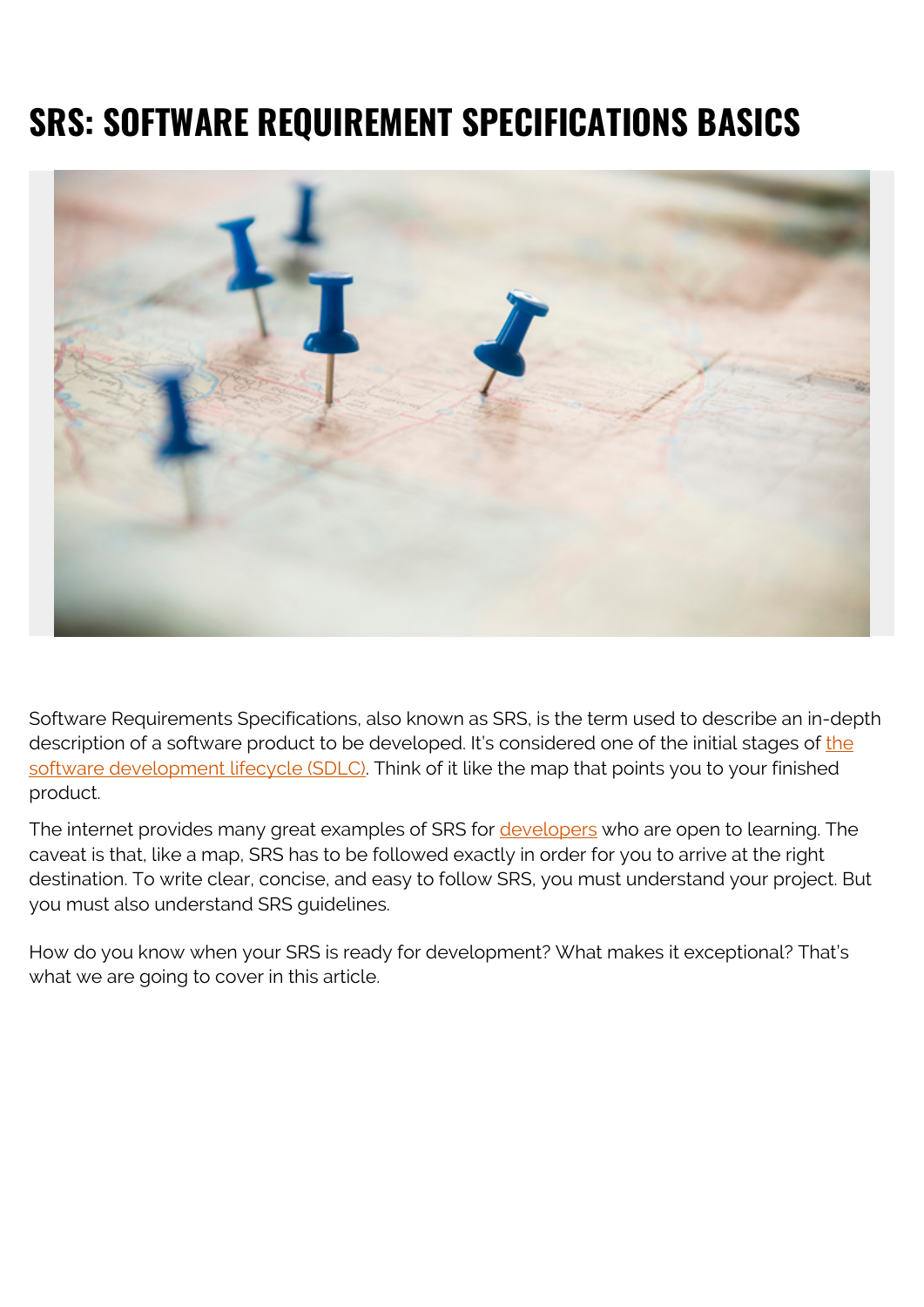# **Software Requirement Specifications**



### **Characteristics of exceptional SRS**

There are certain things developers should strive to achieve in their SRS document to make it primed for a smooth development project. These can be broken up into three categories:

- Meaningful qualities
- Characteristics that meet goals
- Identifiable requirement smells

Let's take a look.

#### **Meaningful Qualities**

The meaningful qualities of SRS are those that are purposeful in helping the developer understand the full scope of the project.

- **Breaks Down the Problem.** A good SRS will break down the problem into chunks that can be solved more readily. This also helps to increase understanding of issues and makes them easier to tackle.
- **Offers Design Input.** Your SRS should contain design details to assist with implementation and deployment.
- **Considers Components for Feedback.** A meaningful quality to users of the finished software is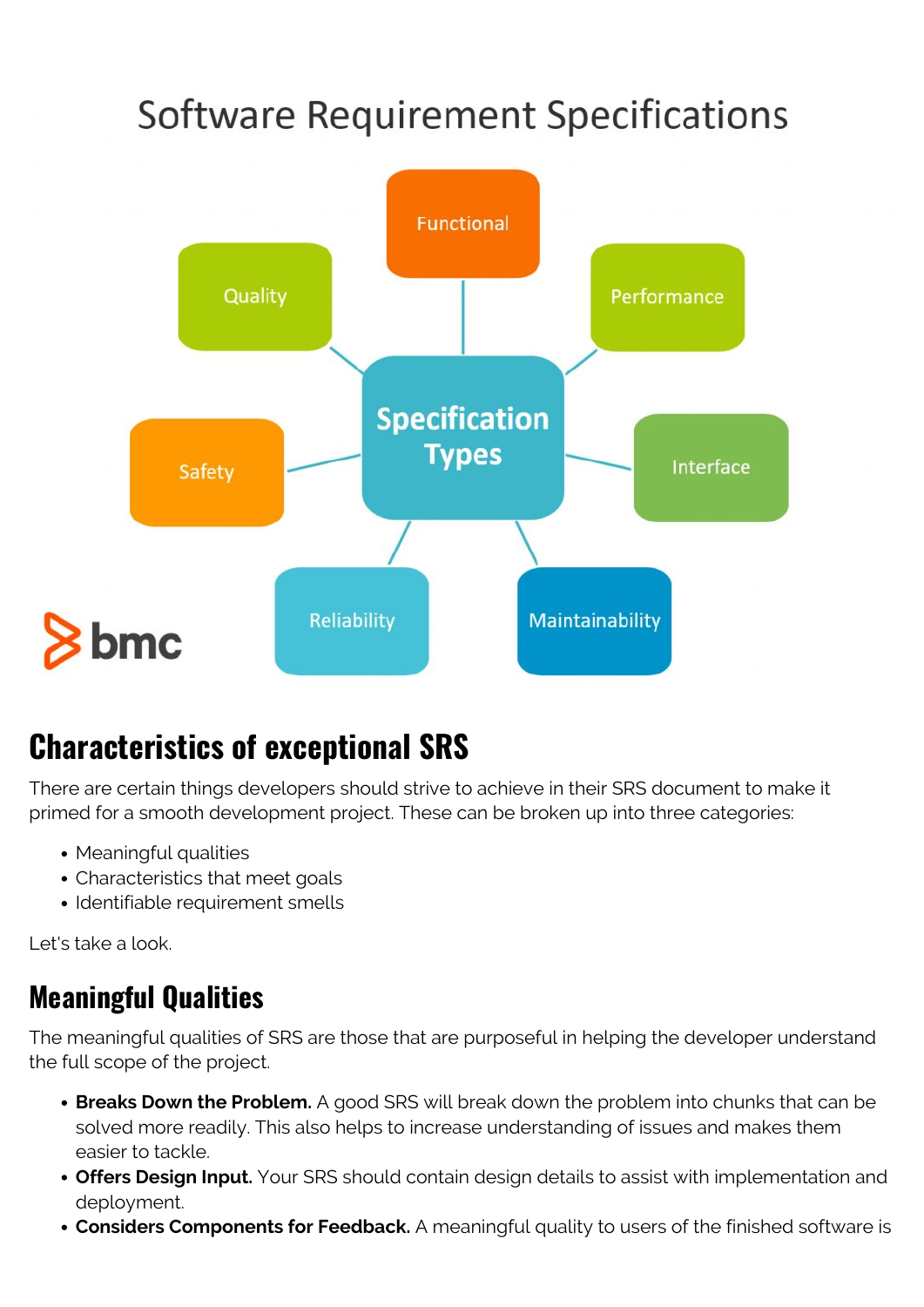the opportunity to provide feedback. This should be a consideration when developing a strong SRS.

- **Includes Validation Strategies.** Validation strategies should be implemented to ensure requirements are stated correctly and function the way they are intended to.
- **Requirements are Ranked by Importance.** Ranking the [requirements](http://www.gartner.com/it-glossary/rdm-requirements-definition-and-management) by importance clearly tells both developers and stakeholders where the priorities lie. If the project is coming up on a specific deadline, like the end of a sprint, having a ranking system helps developers shift priorities easily.
- **Complete, Concise, and Modifiable.** The finished product should offer a total picture of the development project as concisely as possible to promote understanding. It should be easily modifiable to account for feedback and changes.

#### **Characteristics that Meet Goals**

Each development project should have a pre-established set of goals. These characteristics are used to ensure goals are met and the project stays on the right track.

- **Descriptive Scope of Work.** Having a clear scope of work is one of the most important goals. The scope guides developers through the project. It creates an understanding of what the finished project should be by defining how to get there.
- **Defines Features for the End User.** Customer requirements include certain features for the end user that have to be defined in the SRS.
- **Provides Opportunity for Review with Stakeholders.** One purpose of this document is to have transparency between project managers and stakeholders. That's why reviews of the SRS between both parties are an important benchmark to overall success.
- **Clear Navigation.** A clear, concise document structure with navigation is an important reference point for developers.
- **Testing & Refining.** A goal of any development project is to have a [framework for testing.](http://www.pwc.com/us/en/financial-services/publications/viewpoints/software-failure-automated-functional-testing.html) An additional consideration is how you will refine the framework once it's been deployed. The SRS should address both.
- **Estimates Costs.** Importantly, the SRS should be able to estimate costs of development and deployment, as well as operational costs.

#### **Identifiable Requirement Smells**

Similar to [code smells](https://www.bmc.com/blogs/technical-debt-explained-the-complete-guide-to-understanding-and-dealing-with-technical-debt/), requirements smells are indicators that a requirement could be problematic. Developers should pay attention to these characteristics and make changes as necessary.

Resolving them is handled on a case-by-case basis since they don't typically lead to fatal errors in the requirement artifact. That's why they are included among characteristics of exceptional SRS. Developing a fine-tuned nose for these smells will make your work better.

Examples of requirement smells include:

- Ambiguous Adverbs and Adjectives
- Subjective Language
- Superlatives
- Negative Statements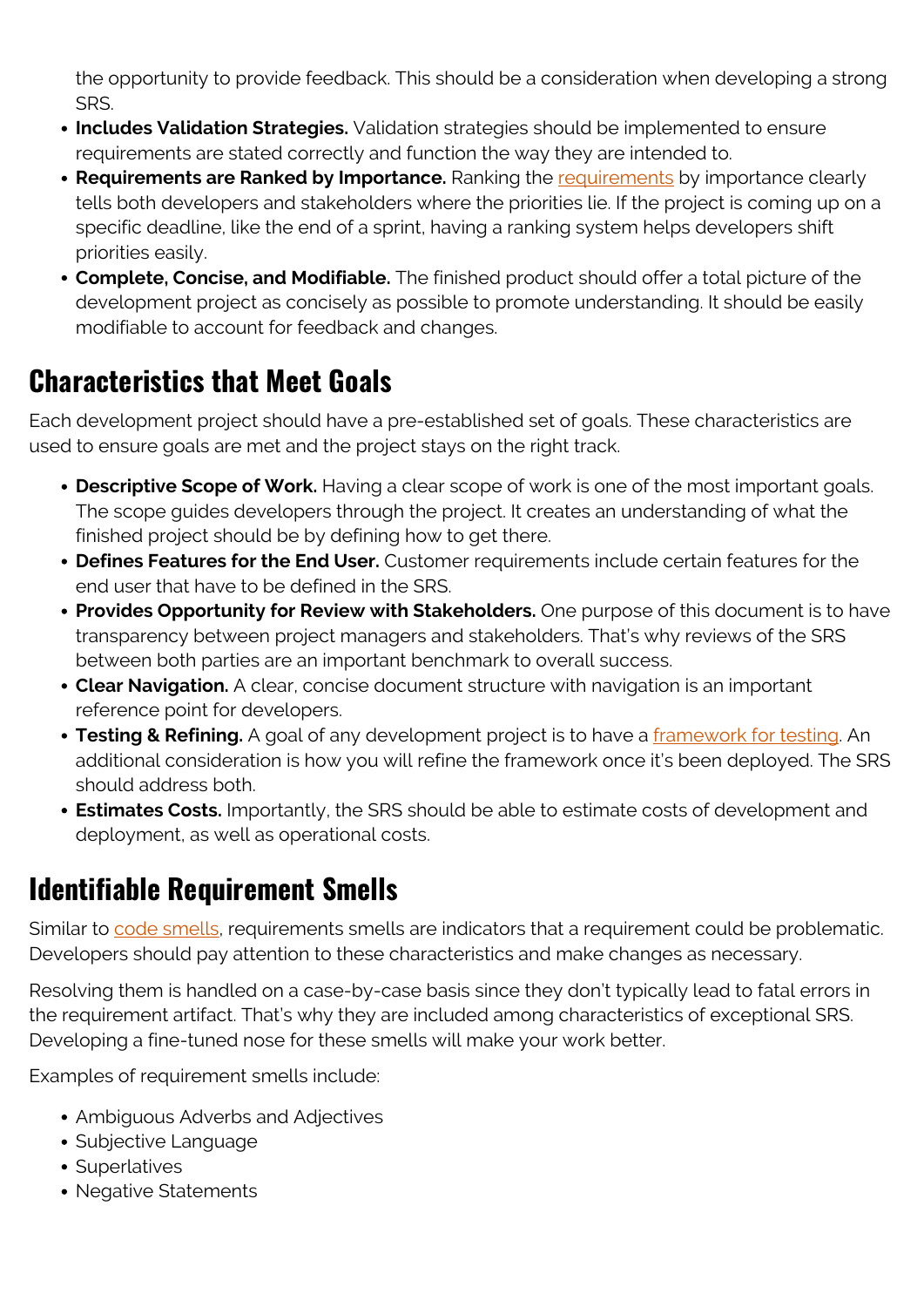# **Guidelines for an Exceptional SRS**

The content in a SRS can vary from project to project. Even so, each project, no matter how different, should follow a prescribed set of guidelines. These guidelines are easy to remember, since their acronym spells the word **FACTS**.

- **Functional Requirements.** The function of the SRS is separate from that of the development project itself. The functional requirements of this document to provide a framework for implementation should be obvious throughout the document.
- **Analysis Model.** The analysis model allows you to drill down into the specification of certain requirements. An example is if the requirement is "Add Product to Cart," a command that doesn't account for other details like size and quantity. These can be fleshed out with the Analysis Model since it connects functional requirements with the design.
- **Cognitive Model.** This is the model of development that helps developers understand how a system is going to be perceived by others, typically end users.
- **The Content & Structure of the Specification.** This is also known as a data dictionary. It should include all the data surrounding each entity in addition to organizational flow charts.
- **Specification.** Guidelines for the specification itself must be robust enough to tell a story of the development project, and flexible enough to allow changes in scope and scale.

# **The Structure of Exceptional SRS**

There's no one way to structure your SRS, although there are several models to serve as examples. If you've followed the characteristics and guidelines thus far, you're off to a good start.

When it comes to putting the document together, your framework might look something like this:

#### **Purpose/Introduction**

- Definitions
- System overview
- References

#### **Overall description**

- Product perspective
	- *System Interfaces*
	- *User Interfaces*
	- *Hardware Interfaces*
	- *Software Interfaces*
	- *Communication Interfaces*
	- *Memory Constraints*
- Design constraints
	- *Operations*
	- *Site Adaptation Requirements*
- Product functions
- User characteristics
- Constraints, assumptions and dependencies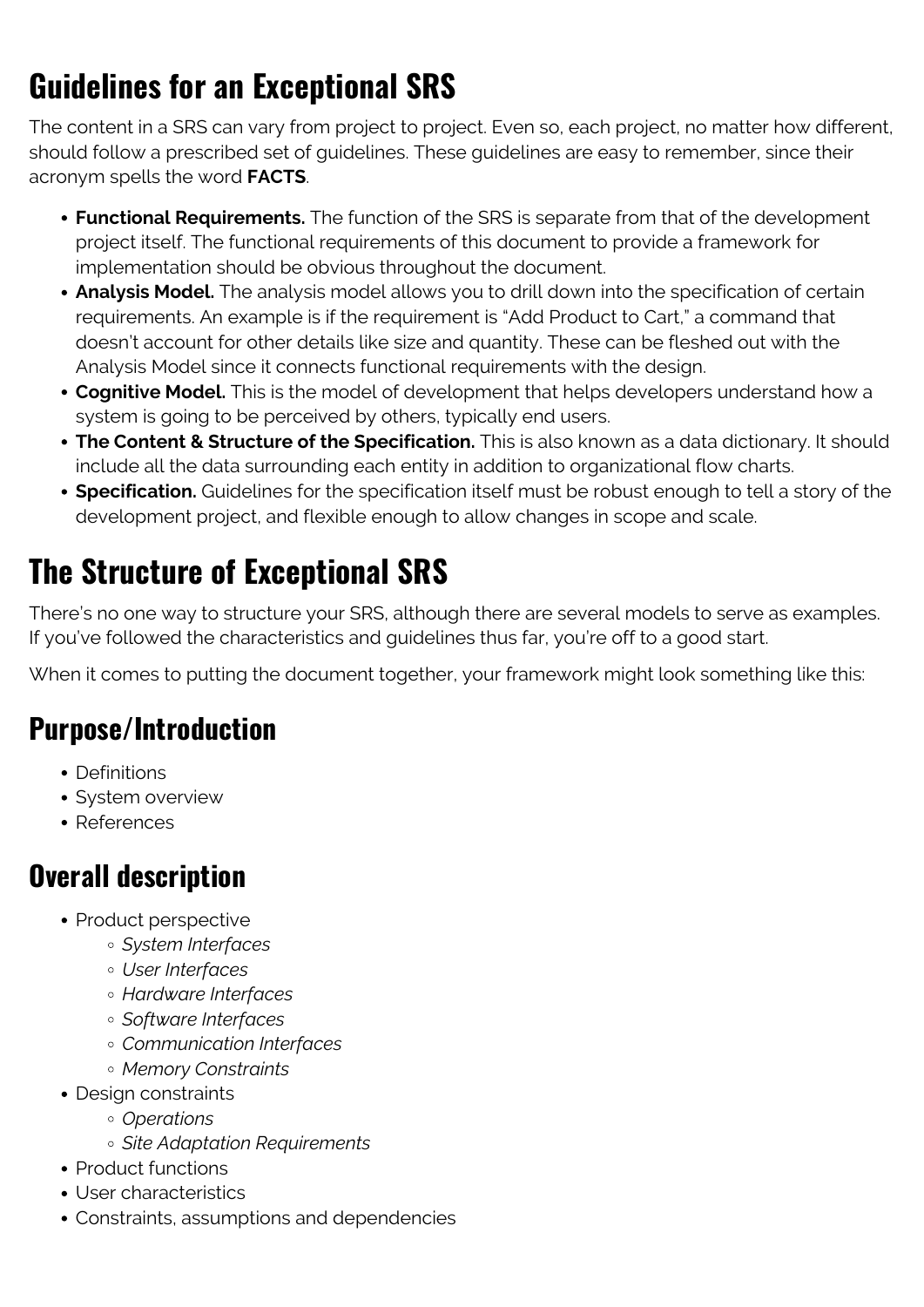#### **Specific requirements**

- External interface requirements
- Functional requirements
- Performance requirements
- Logical database requirement
- Software System attributes
	- *Reliability*
	- *Availability*
	- *Security*
	- *Maintainability*
	- *Portability*
- Organizing Specific Requirements

The above example is adapted from **[IEEE Guide to Software Requirements Specifications](http://ieeexplore.ieee.org/document/278253/?reload=true)** (Std 830-1993). The IEEE is an organization that sets the industry standards for SRS requirements. It is the most widely used set of standards when creating an SRS and can be adapted to the needs of each agency.

### **Defining the Structure**

A few key components of the above example are as follows:

#### **Purpose/Introduction**

The purpose section should summarize the entire SRS document. It's similar to the executive summary of business documents, and it sets the tone for the project. Typically, key components of this section include definitions, systems overview, and references. These help to establish important themes in the development project.

#### **Overall Description**

The overall description gives an overview of the requirements and other subsections. The requirements will be described in greater detail in the specific requirements section. The function of the overall description is to consider determining factors that impact the requirements.

Subsections of the overall description are product perspective, design constraints, product functions, user characteristics and constraints, assumptions, and dependencies. These all have to do with anticipating the needs and challenges that stand in the way of completing the requirements. Design constraints, for example, includes everything from consideration of software compliance to hardware constraints.

### **Specific Requirements**

The purpose of the specific requirements section is to detail all the requirements necessary for development. This section provides a framework for designers to create the product in accordance with requirements.

The specific requirements section is where you'll find external interface requirements, functional